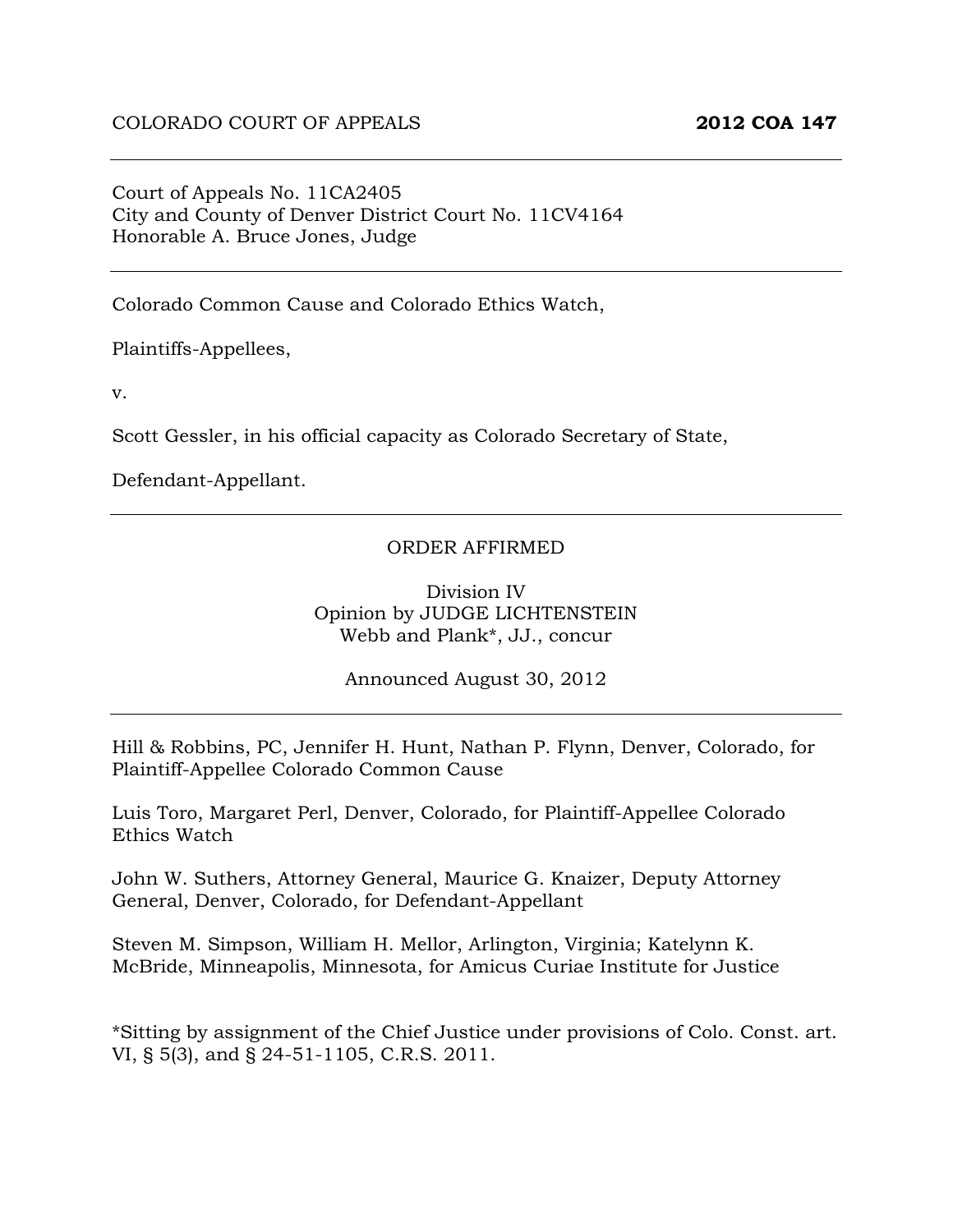¶ 1 This appeal arises out of a challenge to the Colorado Secretary of State's rulemaking authority brought by plaintiffs, Colorado Common Cause and Colorado Ethics Watch, pursuant to section 244106, C.R.S. 2011. The Secretary of State, Scott Gessler (the Secretary), appeals the trial court's order finding that he exceeded his rulemaking authority by promulgating Rule 4.27.1 We affirm.

**The Secretary contends that Rule 4.27 was intended to clarify** the applicability of registration and disclosure requirements to issue committees following *Sampson v. Buescher*, 625 F.3d 1247 (10th Cir. 2010). Plaintiffs contend, however, that Rule 4.27 modifies constitutional and statutory requirements by changing the threshold for reporting expenditures and contributions by issue committees from \$200 to \$5,000.

I. Background

A. Campaign Finance Law

¶ 3 In 2002, Colorado voters adopted the Campaign and Political Finance Amendment (the Amendment), Colo. Const. art. XXVIII.

 $\overline{a}$ 

<sup>1</sup> Rule 4.27 has since been renumbered as Rule 4.1, 8 Code Colo. Regs. 1505-6. However, in the interests of consistency, we use the same designation as the parties and the trial court, and refer to the rule as Rule 4.27 throughout this opinion.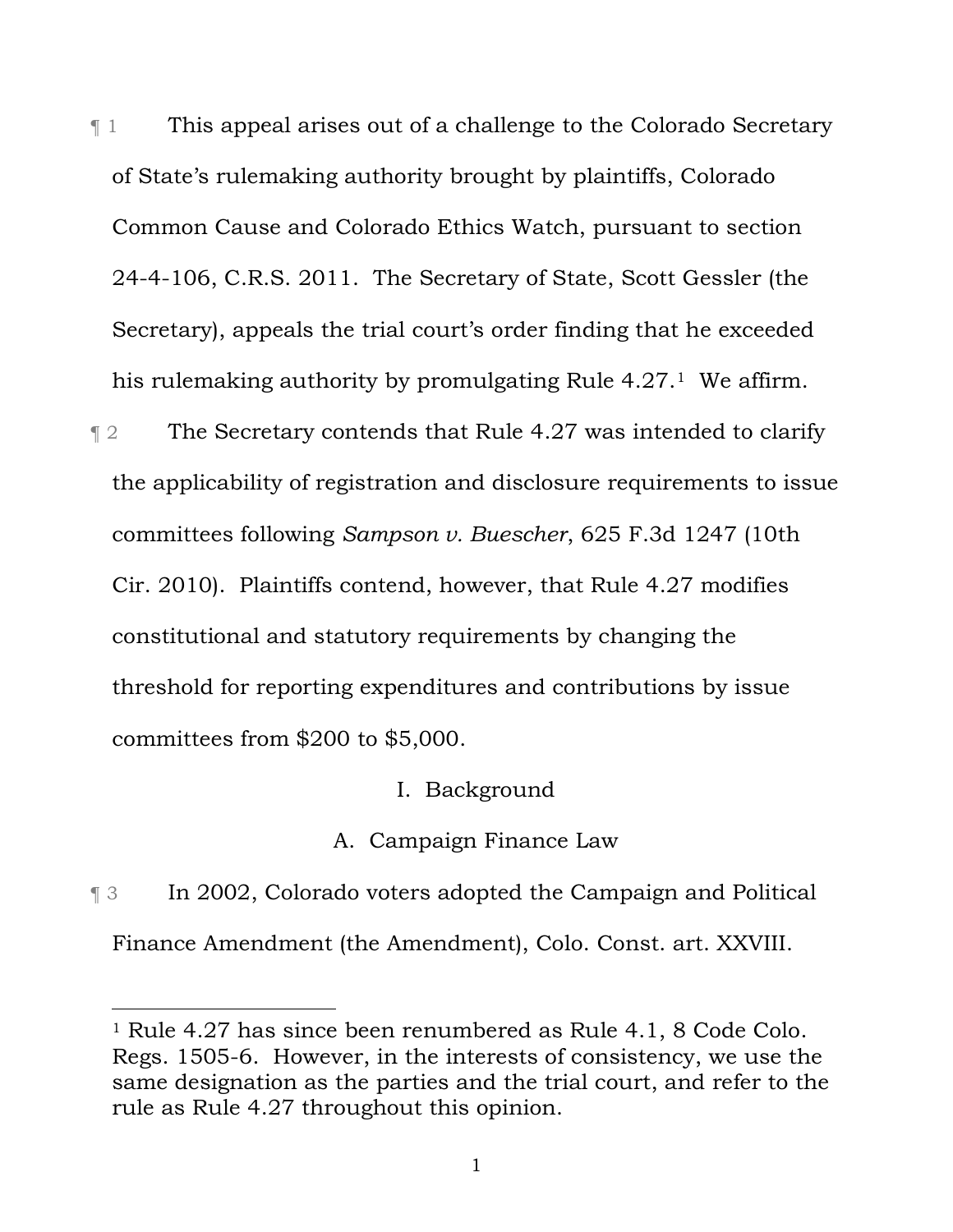The Amendment sets forth specific disclosure requirements that apply to various categories of participants in the elections process and requires the "full and timely disclosure of campaign contributions, independent expenditures, and funding of electioneering communications, and strong enforcement of campaign finance requirements." Colo. Const. art. XXVIII, § 1.

¶ 4 Included within the purview of the Amendment is the

regulation of "issue committees" that advocate for or against ballot

issues or ballot questions. The Amendment defines "issue

committee" as

 $\overline{a}$ 

any person, other than a natural person, or any group of two or more persons, including natural persons: (I) That has a major purpose of supporting or opposing any ballot issue or ballot question;  $[and]$ <sup>2</sup> (II) That has accepted or made contributions or expenditures in excess of two hundred dollars to support or oppose any ballot issue or ballot question.

Colo. Const. art. XXVIII, § 2(10)(a).

¶ 5 The Amendment incorporates the registration and disclosure

<sup>2</sup> Although the Amendment uses the disjunctive "or," the Secretary's rules interpret it to require both conditions before a group is considered an issue committee. Rule 1.12.2, 8 Code Colo. Regs. 1505-6.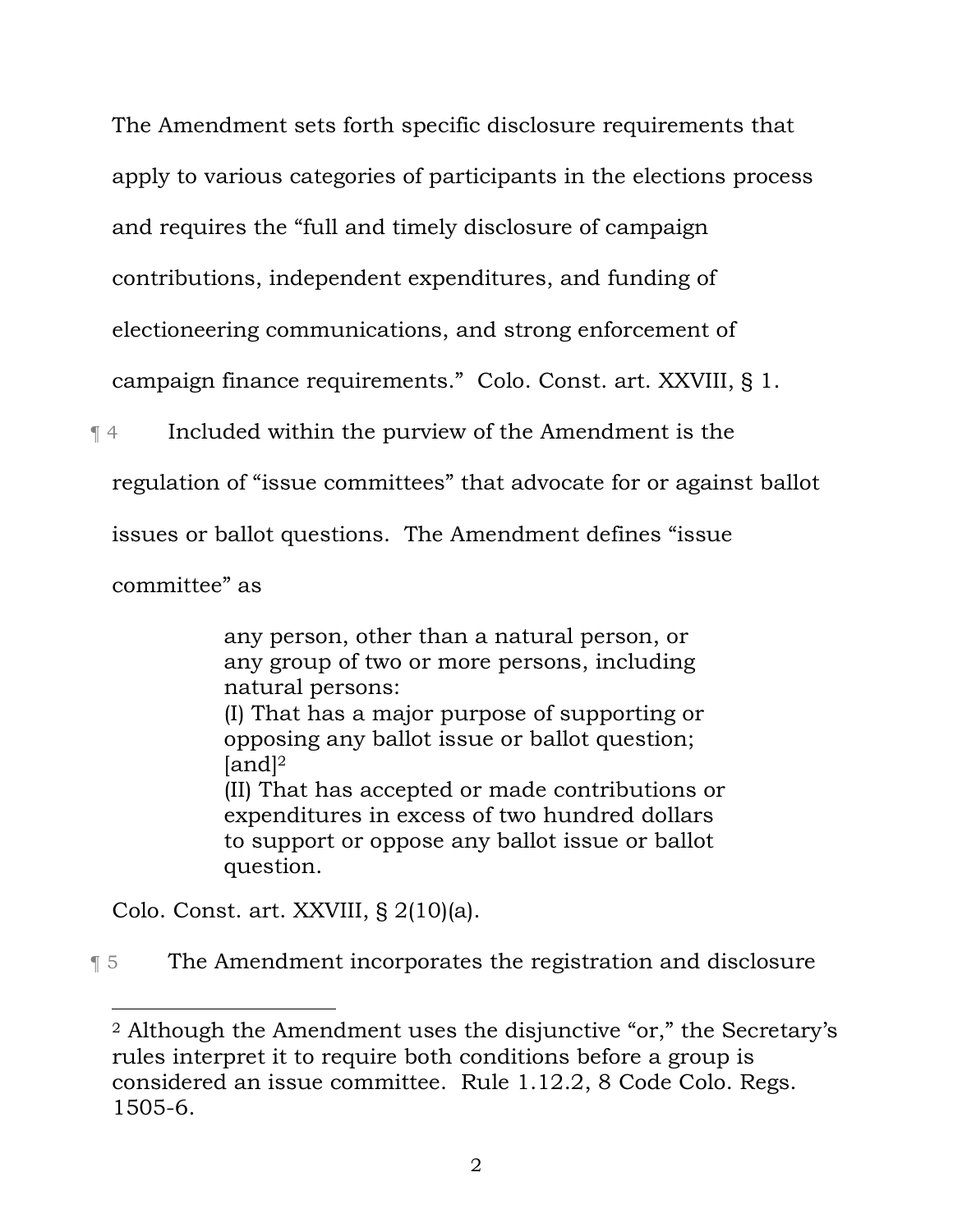requirements set forth in the Fair Campaign Practices Act (the Act), § 1-45-108, C.R.S. 2011<sup>3</sup>. Colo. Const. art. XXVIII, § 7. Under the Act, issue committees are required to comply with a variety of requirements, including requirements to register with the Secretary and to disclose their contributions received, expenditures made, and obligations entered into.  $\S$ § 1-45-108(1)(a)(I), (3.3), 1-45-109(1)(c), C.R.S. 2011.

¶ 6 The Amendment and the Act also impose various duties on the Secretary with regard to the enforcement of campaign finance laws. Among these duties is a requirement to promulgate such rules as may be necessary to administer and enforce any provision of the Amendment or the Act. Colo. Const. art. XXVIII, § 9(1)(b); § 1-45-111.5(1), C.R.S. 2011.

 $\P$  7 Rule 4.27, as promulgated by the Secretary, states that "[a]n issue committee shall not be subject to any of the requirements of [the Amendment] or [the Act] until the issue committee has accepted \$5,000 or more in contributions or made expenditures of

 $\overline{a}$ 

<sup>3</sup> While the Act was amended after the decision in *Sampson*, the relevant statutory requirements have not been substantially altered. *See* Ch. 151, sec. 2, § 1-45-108, 2010 Colo. Sess. Laws 522; Ch. 270, sec. 5, § 1-45-108, 2010 Colo. Sess. Laws 1241.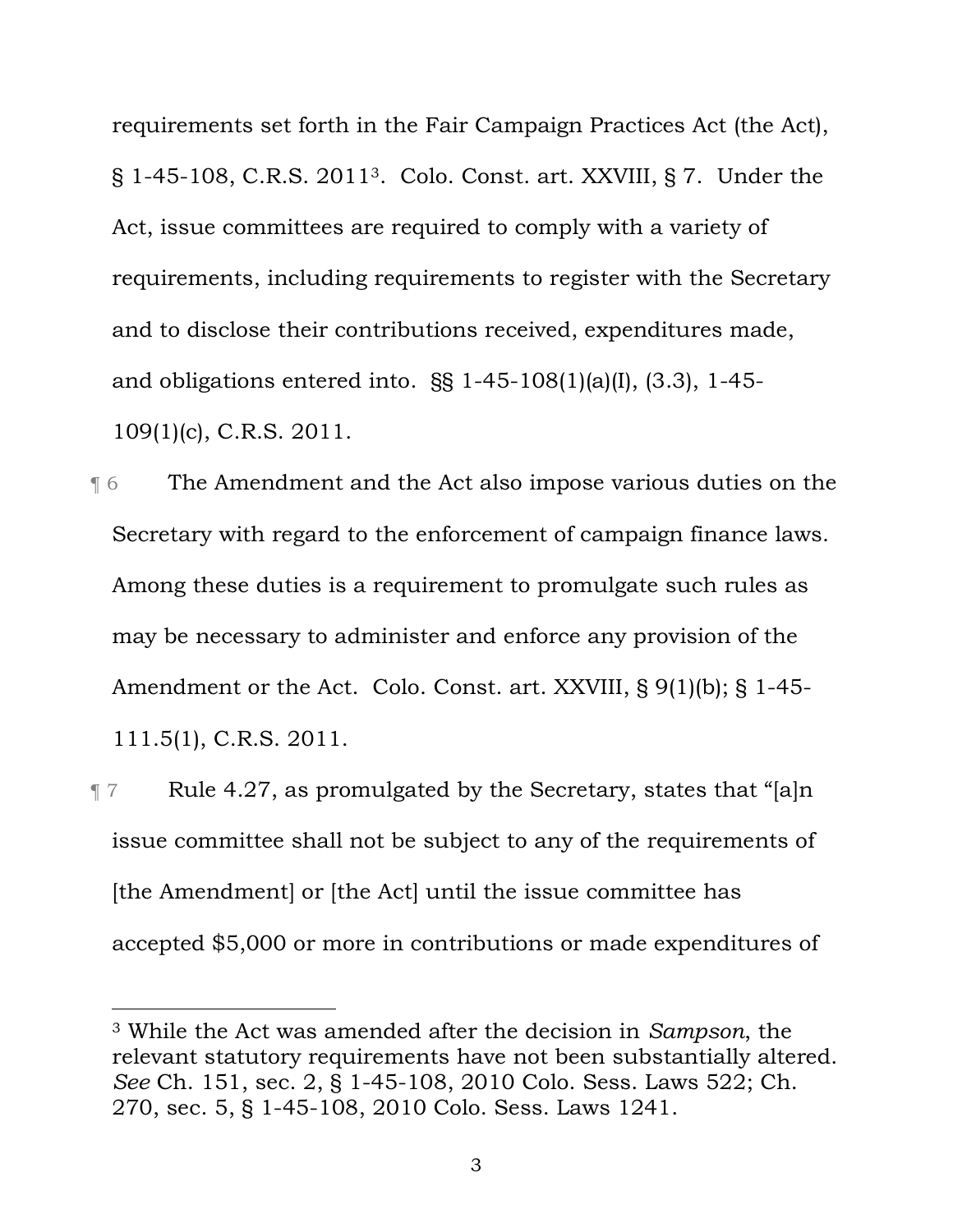\$5,000 or more during an election cycle." The rule further states that "[c]ontributions received and expenditures made before reaching the \$5,000 threshold are not required to be reported."

### B. *Sampson v. Buescher*

¶ 8 In November 2010, a panel of the Tenth Circuit issued its decision in *Sampson*. In that case, several neighbors canvassed their neighborhood and distributed flyers opposing the annexation of their neighborhood into the Town of Parker. *Sampson*, 625 F.3d at 1249. A supporter of the annexation filed a complaint with the Secretary alleging that the neighbors had violated campaign finance laws by failing to (1) register as an issue committee, (2) set up a separate committee bank account, and (3) comply with the statutory reporting requirements. *Id.* at 1251.

¶ 9 These neighbors filed suit in federal district court alleging that the campaign finance laws infringed their First Amendment rights, and thus they challenged the laws as unconstitutional, facially and as applied to them. *Id.* at 1253. The district court upheld the constitutionality of the requirements as applied to the neighbors. On appeal, the Tenth Circuit panel reversed and held that the Colorado registration and reporting requirements, as applied to the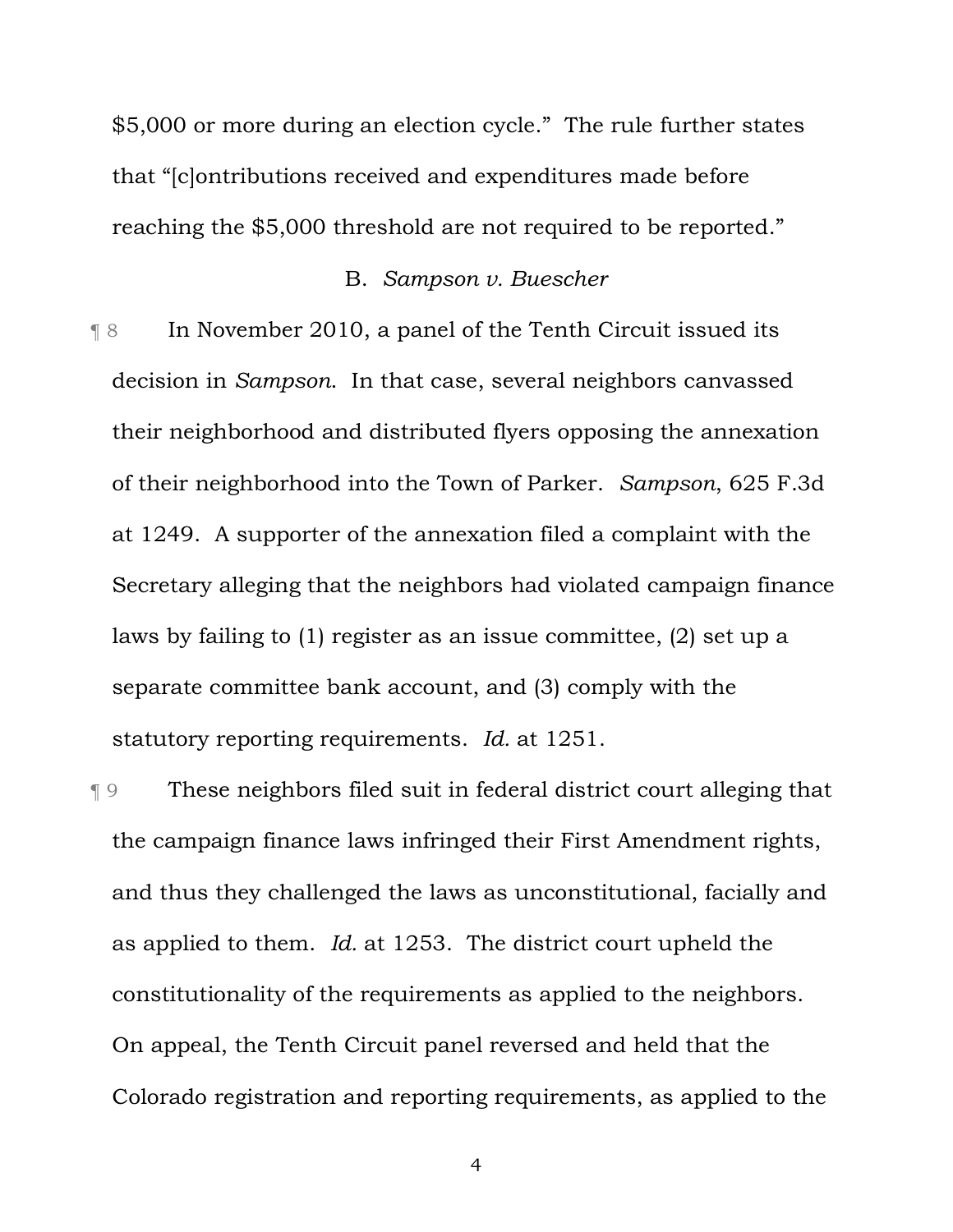neighbors, unconstitutionally burdened their First Amendment right of association. It declined to address the facial challenge.

¶ 10 In its analysis, the *Sampson* panel subjected the registration and disclosure requirements to "exacting scrutiny" by balancing the importance of the governmental interest in the registration and disclosure requirements against the financial burden of state regulation on the neighbors' right of association. *Id.* at 1261 (citing *Doe v. Reed*, \_\_\_ U.S. \_\_\_, \_\_\_, 130 S.Ct. 2811, 2818 (2010); *Buckley v. Valeo*, 424 U.S. 1, 64 (1976)). The panel recognized that in a ballot-issue campaign (as distinct from a candidate campaign), the only public interest is "informational," that is, "the public interest in knowing who is spending and receiving money to support or oppose a ballot issue." *Id.* at 1256. The panel also recognized that "this interest is significantly attenuated when the organization is concerned with only a single ballot issue and when the contributions and expenditures are slight." *Id.* at 1259. Applying this rationale, the panel determined that the public interest there was "minimal" because the expenditures in the case were "sufficiently small that they say little about the contributors' views of their financial interest in the annexation issue." *Id.* at 1260-61.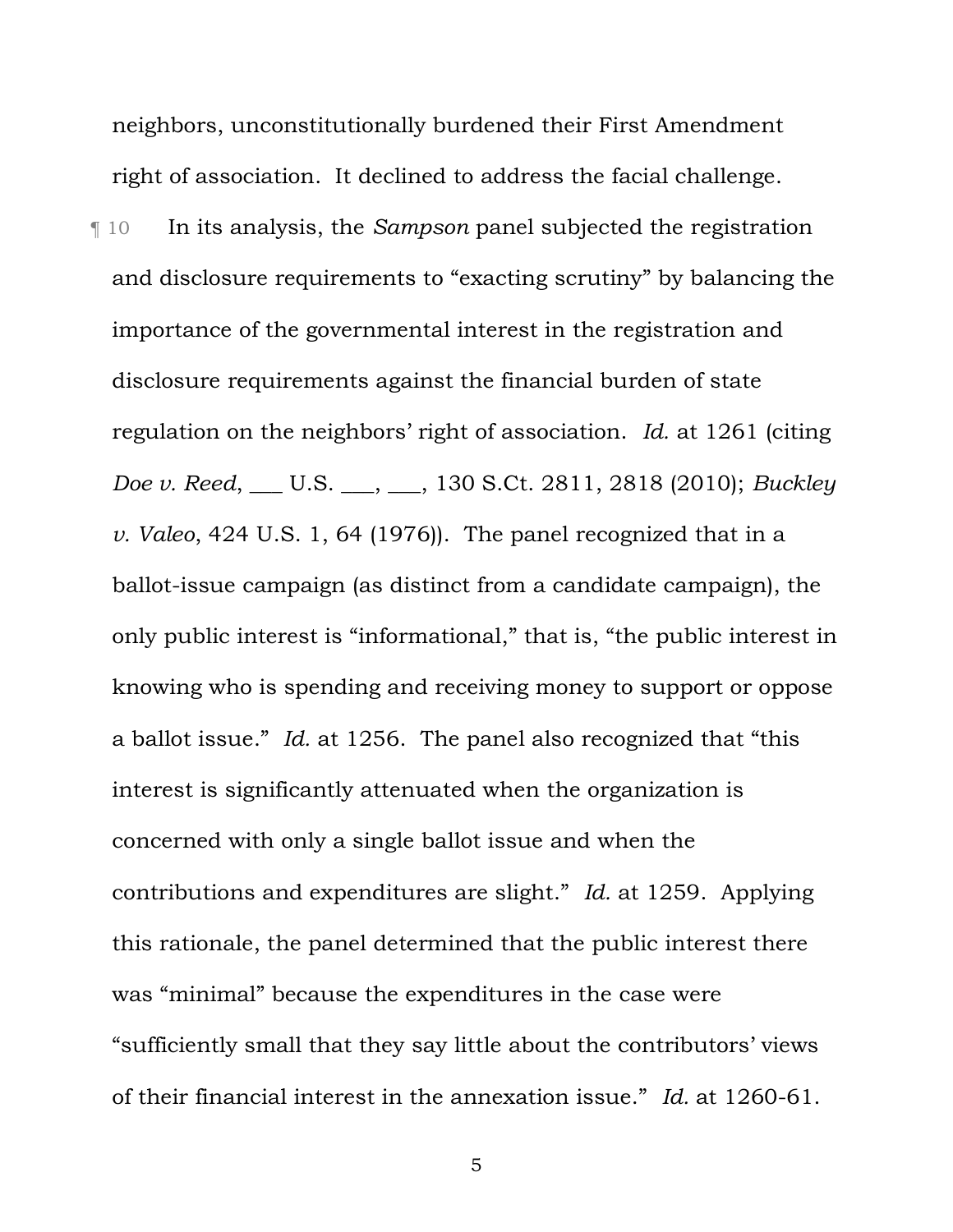¶ 11 The *Sampson* panel weighed this "minimal" public interest against the burden of the registration and disclosure requirements in the context of the case. The panel observed that the requirements set forth in Colorado's Constitution, the Act, and the Secretary's rules are complex, and although few rules apply to issue committees, such a committee would have to sift through all of the rules to determine which ones apply. *Id.* at 1259-60. Noting that the failure to comply with the rules can be expensive, the panel was not surprised that the neighbors felt the need to hire counsel, whose fee was comparable to, if not in excess of, the contributions received in their anti-annexation effort. Hence, the panel concluded that the financial burden imposed on the neighbors by the registration and reporting requirements was substantial, because it approached or exceeded the value of their financial contributions to their political effort. *Id.* at 1261. Thus, the panel held that it was unconstitutional to impose that burden on them.

¶ 12 The panel did "not attempt to draw a bright line below which a ballot-issue committee cannot be required to report contributions and expenditures," explaining that the case was "quite unlike ones involving the expenditure of tens of millions of dollars on ballot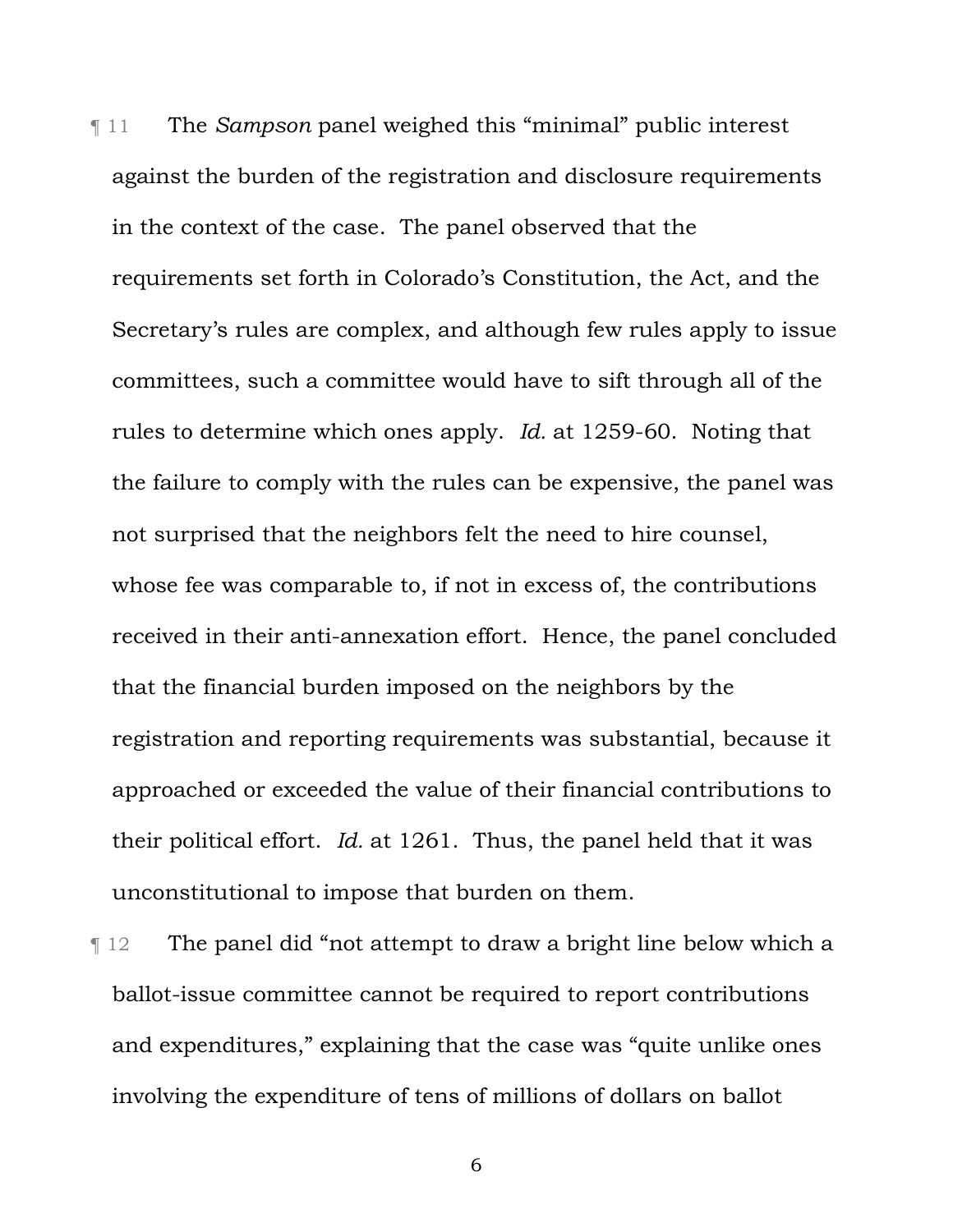issues presenting 'complex policy proposals.'" *Id.* (quoting *Cal. Pro-Life Council, Inc. v. Getman*, 328 F.3d 1088, 1105 (9th Cir. 2003)). Instead, the panel noted only that the neighbors' "contributions and expenditures [were] well below the line." *Id.*

### C. Subsequent Actions

¶ 13 In response to *Sampson*, the Secretary's predecessor commenced a rulemaking process to implement the decision, which the Secretary continued. As part of this process, the Secretary published proposed Rule 4.27. After conducting several hearings, and considering past Colorado issue committee expenditures and contributions as well as registration and disclosure requirements in other states, the Secretary adopted Rule 4.27. As stated in the Secretary's Statement of Basis, Purpose, and Specific Statutory Authority, the purpose of Rule 4.27 was to change "the contribution and expenditure threshold that triggers enforcement of the requirement for an issue committee to register and file disclosure reports, in order to resolve uncertainty about registration and disclosure requirements in light of the ruling [in *Sampson*]." ¶ 14 Shortly thereafter, plaintiffs brought this lawsuit, under

section 24-4-106, challenging the rule. The Secretary asserted a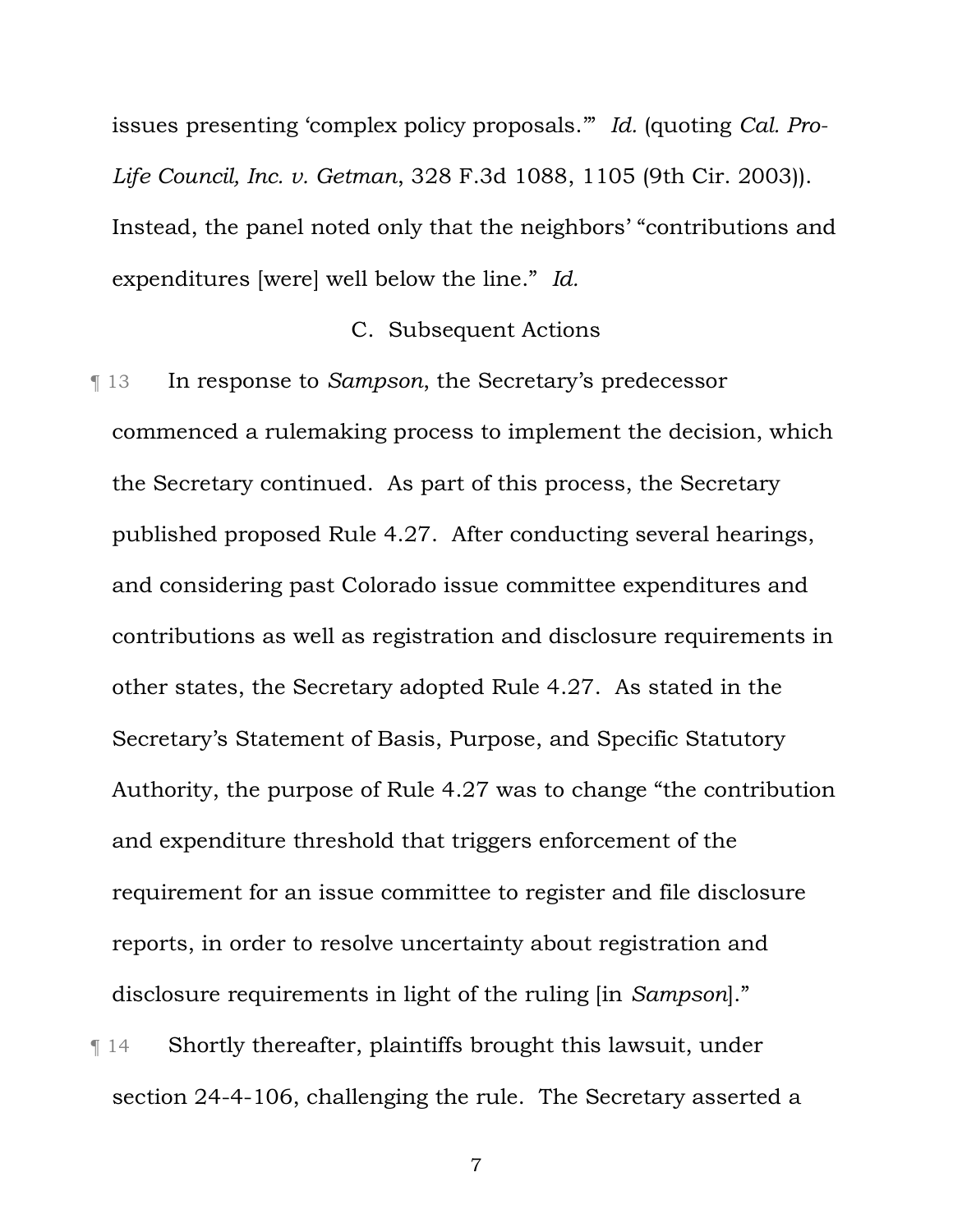counterclaim seeking a declaration that, under *Sampson*, "the definition of issue committee is unenforceable unless and until the General Assembly enacts a statute, or the Secretary promulgates a rule, that establishes a minimum level of contributions or expenditures that triggers the formation of an issue committee." The trial court held that the Secretary had exceeded his rulemaking authority by promulgating Rule 4.27. The court also dismissed the Secretary's counterclaim. This appeal followed.

# II. Standard of Review

**The Industry 15** In an action brought under section 24-4-106, the trial court reviews the agency record to determine whether an agency action is in error.  $\S$  24-4-106(6), C.R.S. 2011. A reviewing court may reverse an administrative agency's action if the court finds that the agency exceeded its constitutional or statutory authority or made an erroneous interpretation of law. *Table Services, LTD v. Hickenlooper*, 257 P.3d 1210, 1217-18 (Colo. App. 2011) (citing *McClellan v. Meyer*, 900 P.2d 24, 29 (Colo. 1995)); *see also* § 24-4-106(7), C.R.S. 2011.

¶ 16 Because this appeal concerns issues of law, we review the district court's ruling de novo. *See Bd. of Cnty. Comm'rs v. Colo.*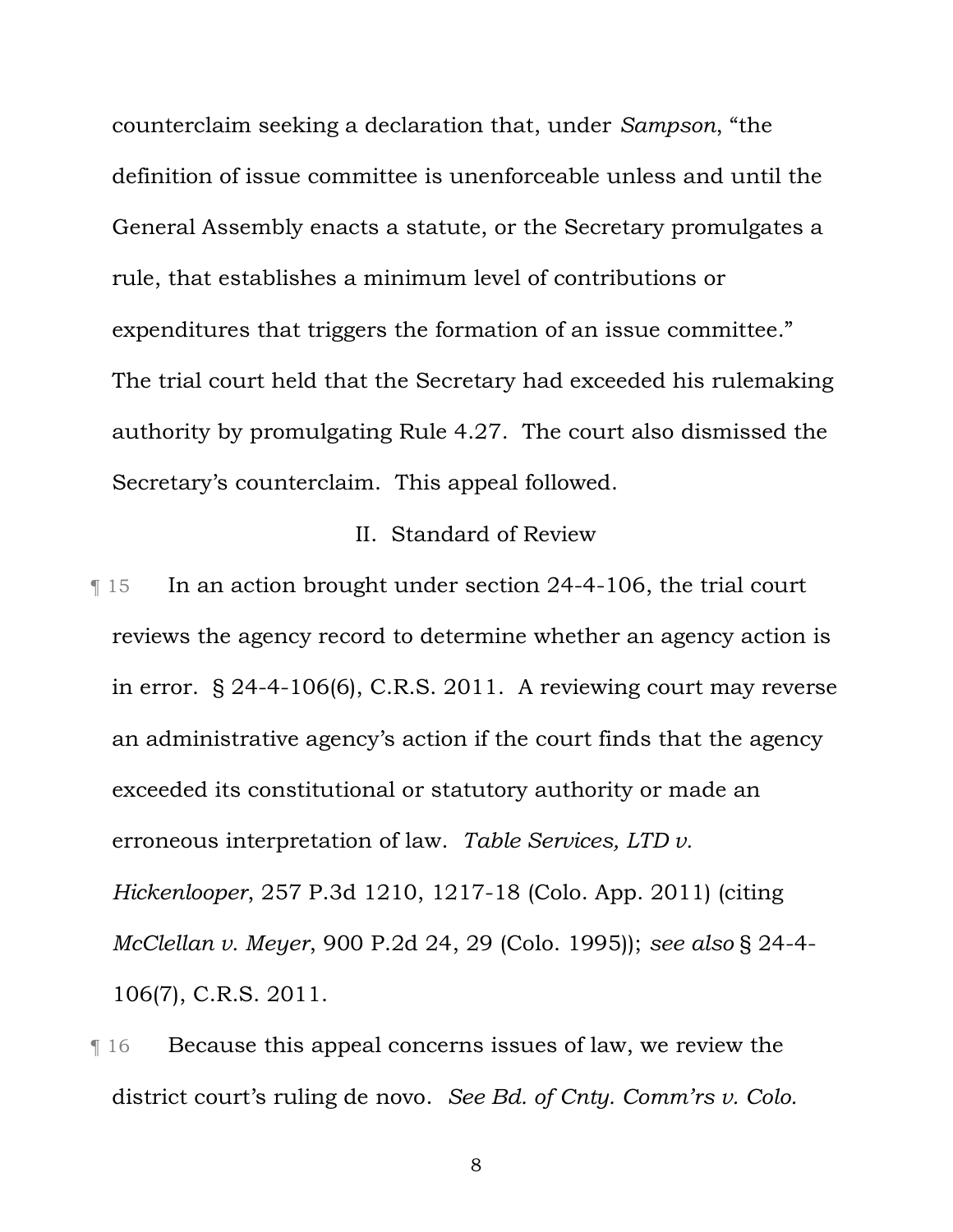*Pub. Utils. Comm'n*, 157 P.3d 1083, 1088 (Colo. 2007).

### III. Rulemaking Authority

¶ 17 Because "the General Assembly cannot delegate explicitly for every contingency that may arise," it is well established that "agencies possess implied and incidental powers filling the interstices between express powers to effectuate their mandates." *Hawes v. Colo. Div. of Ins.*, 65 P.3d 1008, 1016 (Colo. 2003). Thus, the lawful delegation of power to an administrative agency carries with it the authority to do whatever is reasonable, such as promulgating rules, to fulfill its duties. *Id.* 

¶ 18 However, the agency does not have the authority to promulgate rules that modify or contravene statutory or constitutional provisions. *See* § 24-4-103(4)(b)(IV), (8)(a), C.R.S. 2011 (no rule may conflict with other provisions of law, and any rule that conflicts with a statute shall be void); *Colo. Consumer Health Initiative v. Colo. Bd. of Health*, 240 P.3d 525, 528 (Colo. App. 2010) ("A rule may not modify or contravene an existing statute, and any rule that is inconsistent with or contrary to a statute is void."); *Sanger v. Dennis*, 148 P.3d 404, 413 (Colo. App. 2006) (recognizing the lack of authority to promulgate rules that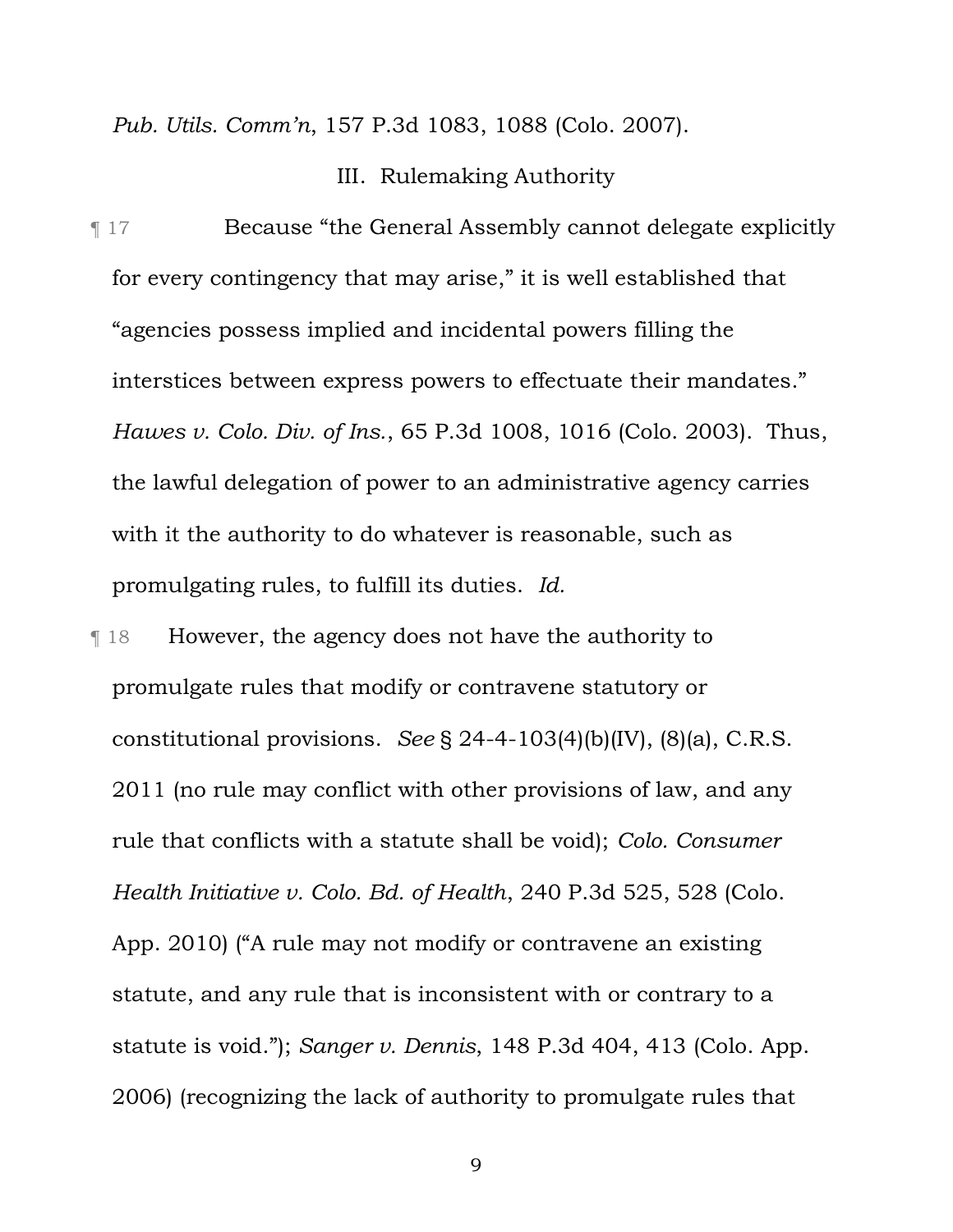modify or contravene constitutional provisions).

## A. Scope of Rule 4.27

¶ 19 Thus, we turn to whether Rule 4.27 merely enables the Secretary to fulfill his duties within the confines of a constitutional application of the Amendment and the Act, or whether it impermissibly modifies or contravenes these constitutional and statutory registration and disclosure requirements. Rule 4.27 creates a contribution and expenditure threshold of \$5,000 that triggers an issue committee's duty to register and disclose. In contrast, the Amendment and the Act establish a threshold of \$200.<sup>4</sup> *See* Colo. Const. art. XXVIII, § 2(10)(a); § 1-45-108(1)(a)(I), (3.3). On its face, Rule 4.27 directly conflicts with the clear requirements of Colorado law.

¶ 20 Therefore, the Secretary appropriately concedes that unless *Sampson* abrogated the \$200 threshold for registration and

 $\overline{a}$ 

<sup>4</sup> As noted above, the Amendment includes within the definition of "issue committee" a threshold of \$200. Colo. Const. art. XXVIII, § 2(10)(a). Thus, an issue committee does not exist prior to receiving or expending \$200, and it is unclear whether any issue committee could be required to disclose contributions received or expenditures made prior to its own existence. However, this issue is not before us, and we make no determination as to the propriety of any such requirement.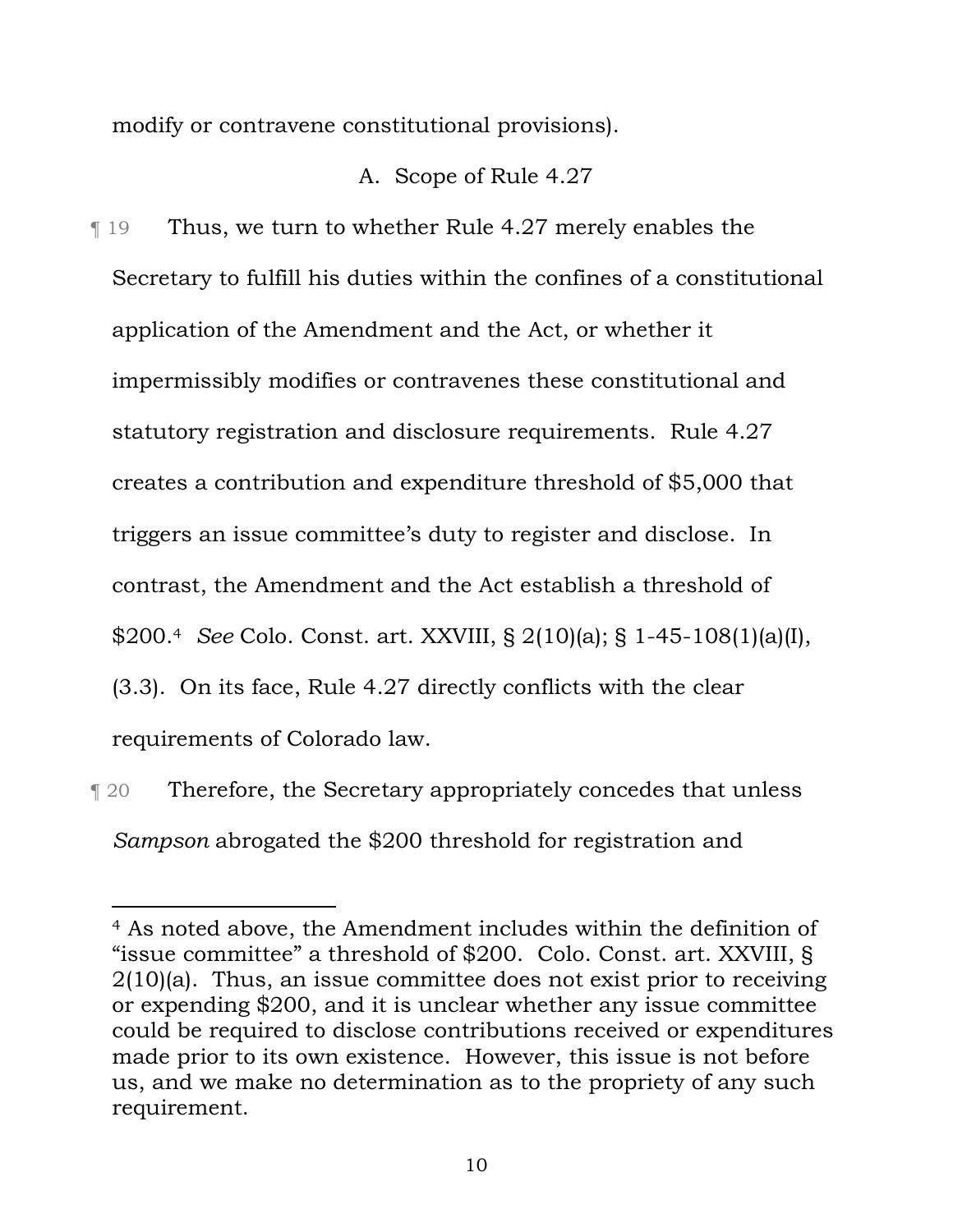disclosure by issue committees, he lacked the authority to promulgate Rule 4.27. He contends that *Sampson* did just that and, as a result, created a "gap in the laws governing registration and reporting by issue committees." Rule 4.27, he asserts, remedies this gap by providing a definitive standard allowing him to administer and enforce the campaign finance laws. Although in promulgating the rule the Secretary was attempting to clarify the registration and reporting requirements in light of *Sampson,* we conclude that *Sampson* did not facially invalidate any provision of Colorado campaign finance law, and to the extent *Sampson* impacts the future application of campaign finance laws on issue committees in a similar factual context, Rule 4.27 exceeds the scope of *Sampson.*

## B. Impact of *Sampson*

- ¶ 21 The Secretary interprets *Sampson* as creating a gap in Colorado's campaign finance law that must be addressed through his rulemaking authority. We are not persuaded.
- **Texable 122 Generally, we defer to the reasonable interpretations of** administrative agencies. *See Colorado Ethics Watch v. Clear the Bench Colo.*, 2012 COA 42, ¶38, 277 P.3d 931, 937 (citing *Colorado*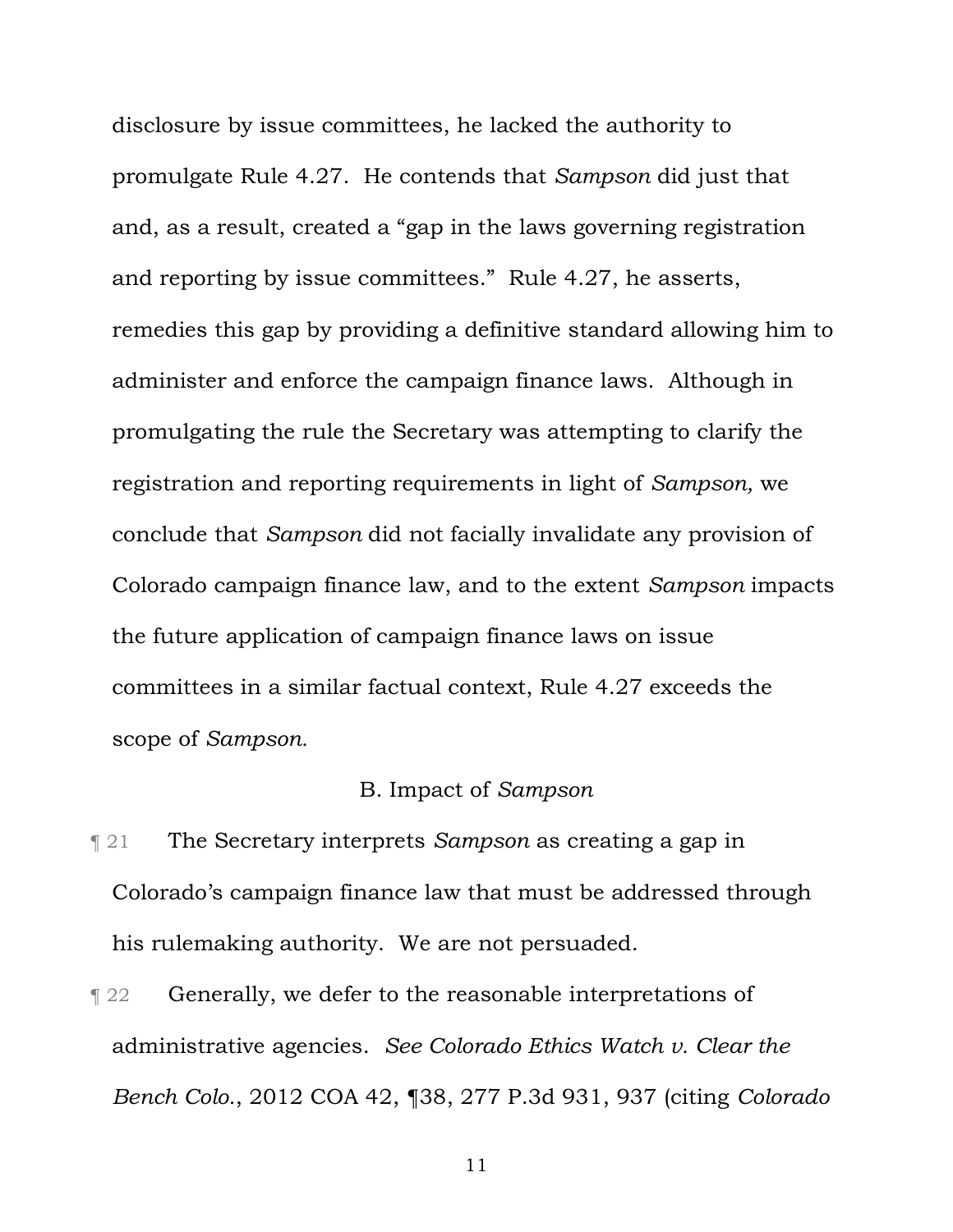*Ethics Watch v. City & Cnty. of Broomfield*, 203 P.3d 623, 624 (Colo. App. 2009)). However, no deference is required where, as here, the underlying facts are undisputed and the issue is a matter of law. *Id.* Similarly, we are not bound by an agency's interpretation of judicial precedent. *See Bd. of Cnty. Comm'rs v. Colo. Oil & Gas Conservation Comm'n*, 81 P.3d 1119, 1125 (Colo. App. 2003) (*COGCC*); *FirstBankLongmont v. Bd. of Equalization*, 990 P.2d 1109, 1111 (Colo. App. 1999) ("courts must interpret the law and are not bound by an agency interpretation that misconstrues it").

**Term 23** We do not agree with the Secretary, in any event, that *Sampson* created a gap in the law, triggering his obligation to promulgate a rule. The Tenth Circuit panel declined to address the facial challenge to Colorado's campaign finance laws, and only held that the application of these laws to the plaintiffs in that case unconstitutionally burdened their freedom of association. *See Sampson*, 625 F.3d at 1249. Consequently, *Sampson* provides persuasive authority with regard to future applications of the campaign finance laws in a similar context, but does not render these laws completely inoperative. *See Sanger*, 148 P.3d at 410-11. ¶ 24 Nonetheless, the Secretary contends his promulgation of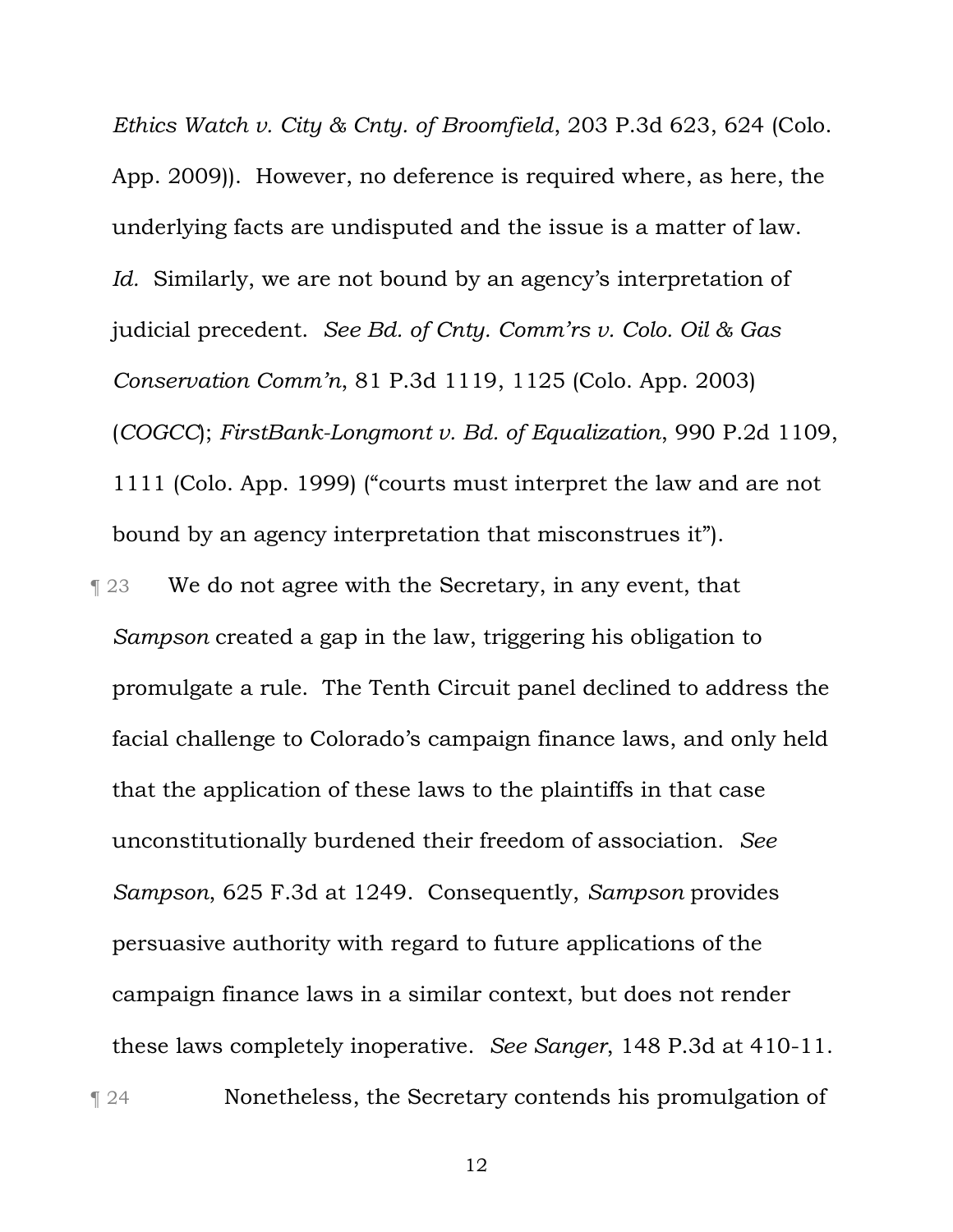Rule 4.27 was justified because he is obligated to follow the law as interpreted by federal courts because administrative agencies must "follow the law of the circuit whose courts have jurisdiction over the cause of action." *Hyatt v. Heckler*, 807 F.2d 376, 379 (4th Cir. 1986) (federal agency); *see Ithaca College v. NLRB*, 623 F.2d 224, 228 (2d Cir. 1980) (same). However, even assuming without deciding the Secretary is so bound, we conclude that Rule 4.27 exceeds the holding of *Sampson.* 

**Term 25** Rule 4.27, as promulgated by the Secretary, renders every provision of the Amendment and the Act completely inoperative for *all issue committees* prior to reaching the \$5,000 threshold. The rule also provides that "[c]ontributions received and expenditures made before reaching the \$5,000 threshold are not required to be reported." These limitations are not established by *Sampson*. Indeed, the *Sampson* panel implicitly acknowledged that Colorado campaign finance law (which sets forth a \$200 threshold) may be constitutionally applied outside of the context presented to it. 625 F.3d at 1261 (noting the case did not involve the expenditure of tens of millions of dollars on complex policy proposals). Consequently, the rule effectively modified and contravened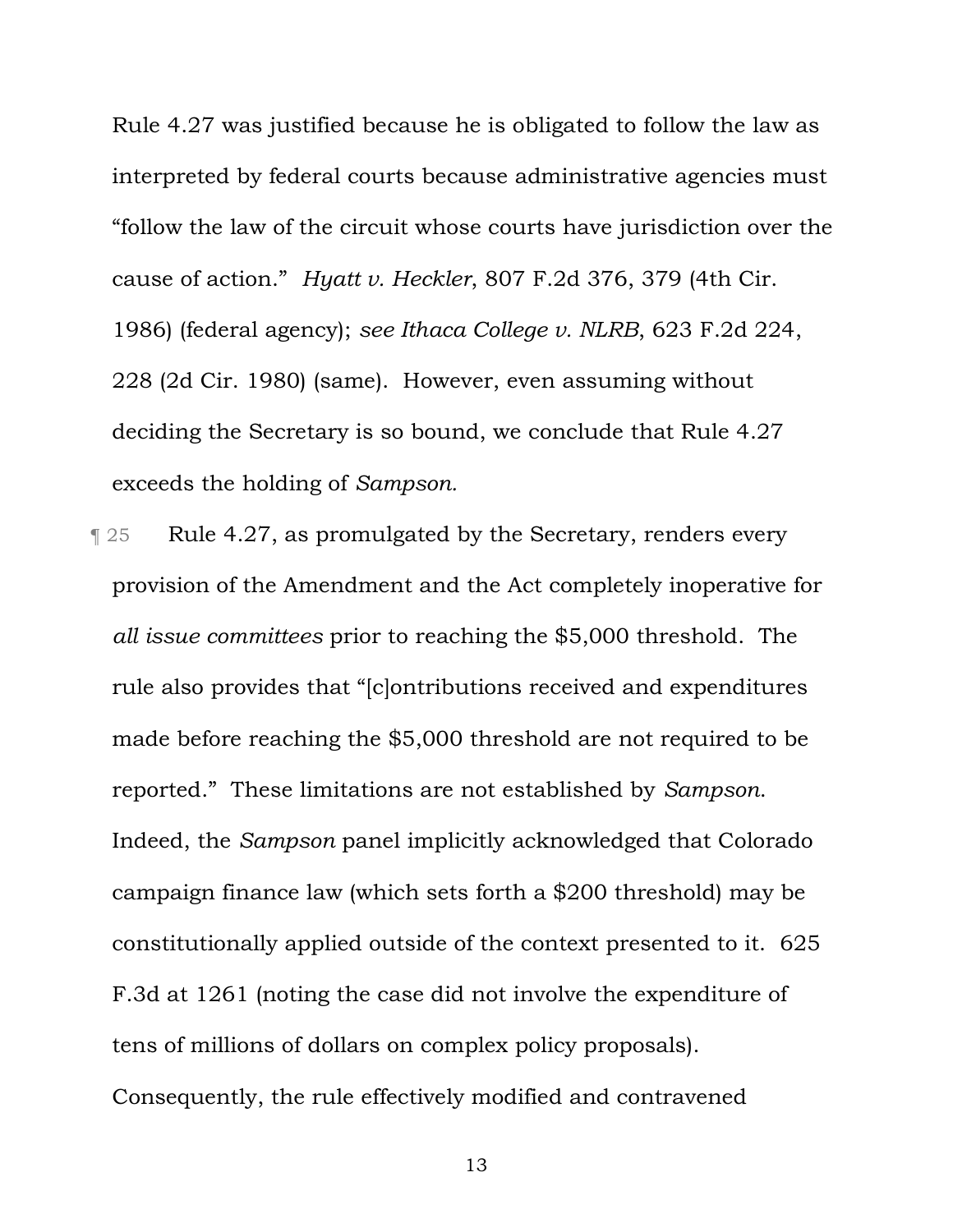Colorado campaign finance law by eliminating certain requirements of the Amendment and the Act. *See* § 24-4-103(4)(b)(IV), (8)(a); *Colo. Consumer Health Initiative*, 240 P.3d at 528; *Sanger,* 148 P.3d at 413.

- ¶ 26 We are also guided by *COGCC*, where a division of this court set aside a rule amended by the Colorado Oil and Gas Conservation Commission. 81 P.3d at 1125. The amendment was promulgated to inform oil and gas operators of existing case law and reduce confusion. *Id.* The division noted that the scope of the amended rule was much broader than the case law it was intended to clarify. *Id.* Consequently, the division declared the amendment to the rule void because it conflicted with other provisions of law. *Id.*
- ¶ 27 Similarly here, Rule 4.27 invalidates the requirements imposed on issue committees far beyond the reach of *Sampson*. Thus, in promulgating this rule, the Secretary exceeded his authority and the rule must be set aside as void. *Id.*; *see also* § 24 4106(7); *Colo. Consumer Health Initiative*, 240 P.3d at 528.

# IV. The Secretary's Counterclaim

**Term 128** In his pleadings, the Secretary asserted a counterclaim seeking a declaration that, under *Sampson*, "the definition of issue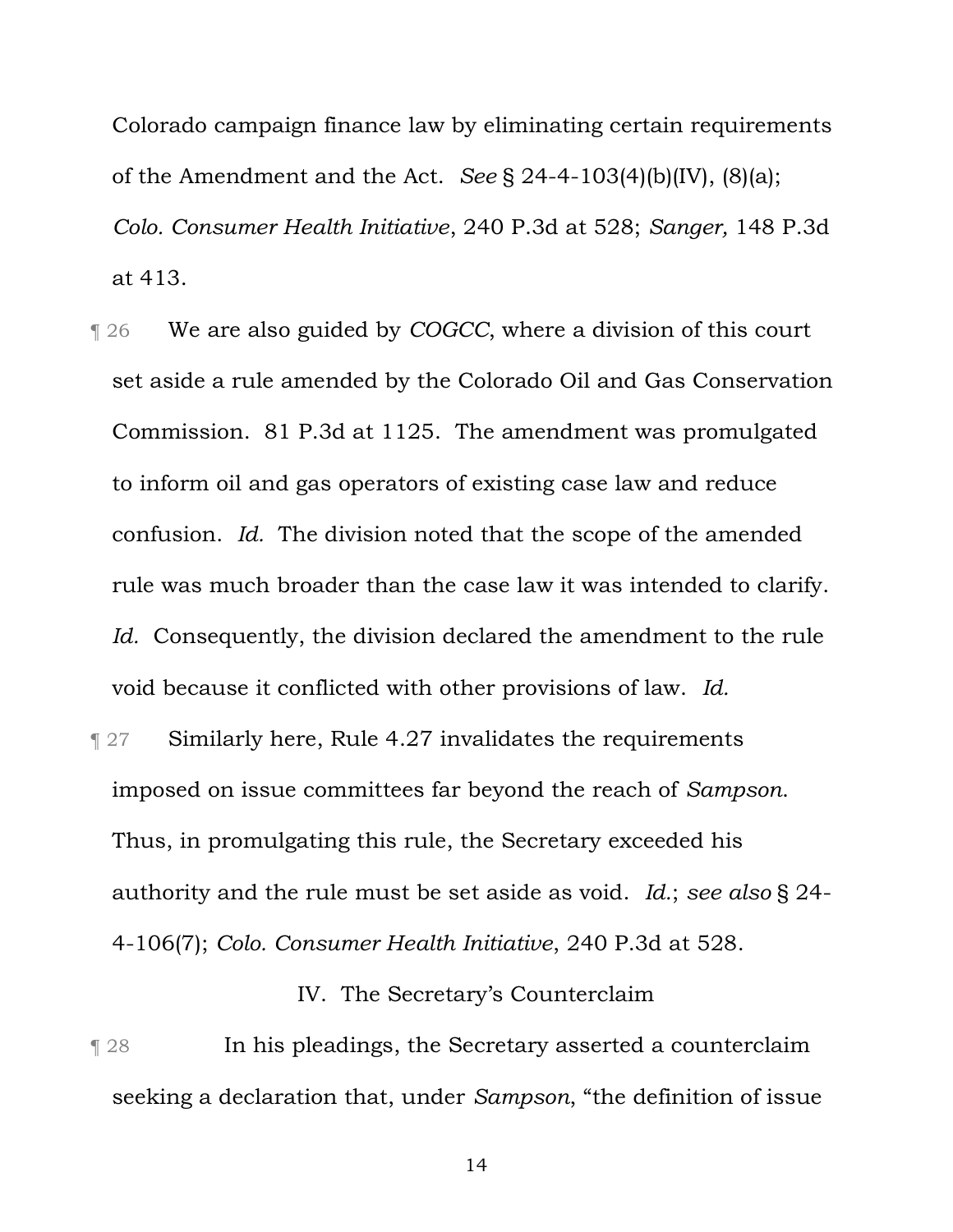committee is unenforceable unless and until the General Assembly enacts a statute, or the Secretary promulgates a rule, that establishes a minimum level of contributions or expenditures that triggers the formation of an issue committee."

¶ 29 The trial court found that its interpretation of *Sampson*  was "fundamentally at odds" with the Secretary's counterclaim and determined that, following *Sampson*, the definition of issue committee remained enforceable, except in contexts similar to *Sampson*. The trial court questioned the Secretary's authority to assert his counterclaim against plaintiffs here, but determined that, given its interpretation of *Sampson*, it need not decide that issue.

- **Term 30** On appeal, the parties contest whether the Secretary had authority to assert his counterclaim. However, like the trial court, we need not decide this issue.
- ¶ 31 As noted, the *Sampson* panel did not invalidate any specific provisions of law, let alone the constitutional definition of an issue committee. Indeed, to the extent *Sampson* affects the Amendment or the Act, it affects only the application of the registration and disclosure requirements for issue committees, not the definition of an issue committee itself. Thus, what constitutes an issue